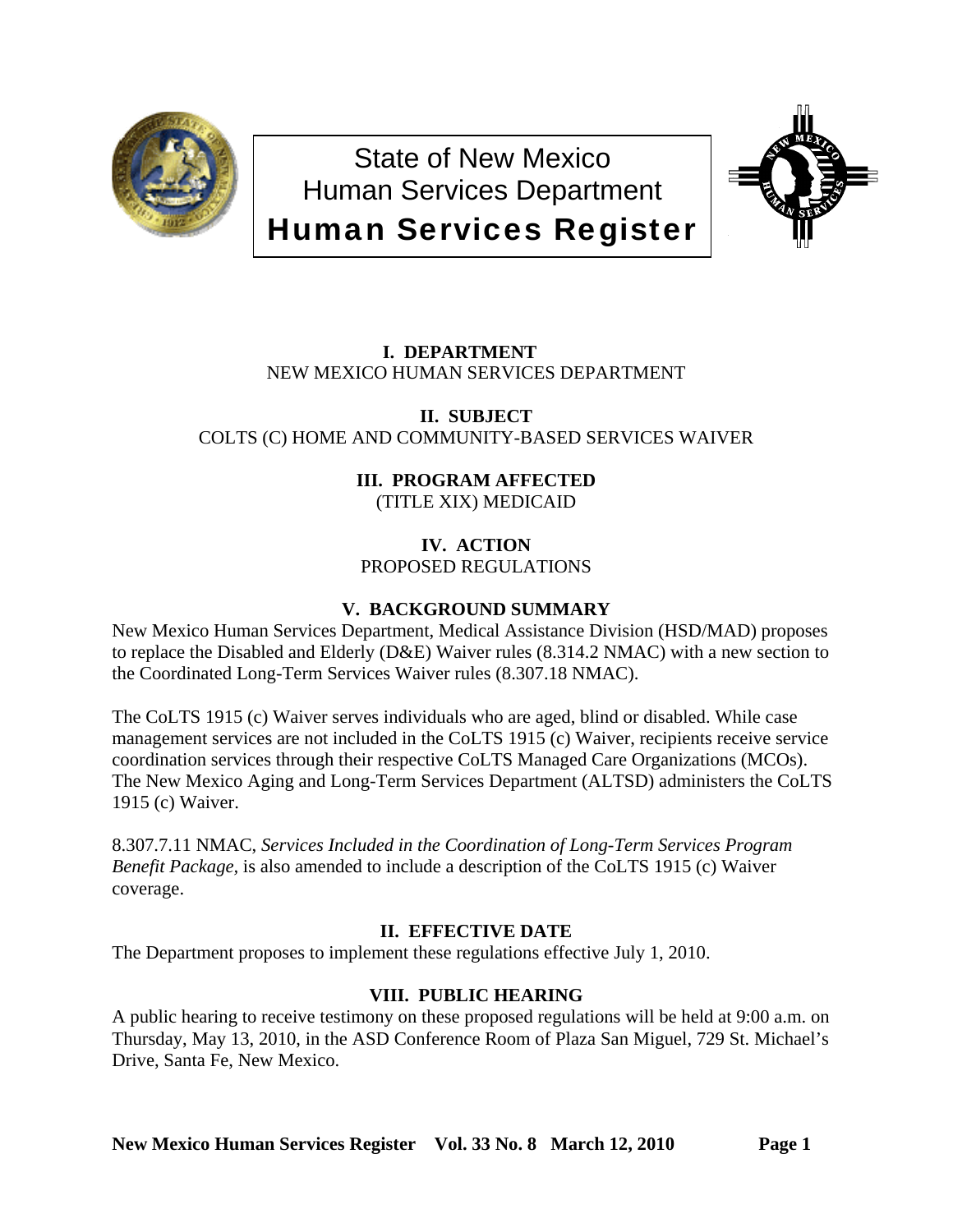If you are a person with a disability and you require this information in an alternative format or require a special accommodation to participate in the public hearing, please contact the Division toll free at 1-888-997-2583 and ask for extension 7-3156. In Santa Fe call 827-3156. The Department's TDD system may be accessed toll-free at 1-800-659-8331 or in Santa Fe by calling 827-3184. The Department requests at least ten (10) days advance notice to provide requested alternative formats and special accommodations.

# **IX. ADDRESS**

Interested persons may address written or recorded comments to:

Kathryn Falls, Secretary Human Services Department P.O. Box 2348 Santa Fe, New Mexico 87504-2348

These comments must be received no later than 5:00 p.m., on May 13, 2010. Written and recorded comments will be given the same consideration as oral comments made at the public hearing. Interested persons may also address comments via electronic mail to: [Magdalena.Romero@state.nm.us.](mailto:Magdalena.Romero@state.nm.us)

# **X. PUBLICATIONS**

Publication of these regulations approved by:

KATHRYN FALLS, SECRETARY HUMAN SERVICES DEPARTMENT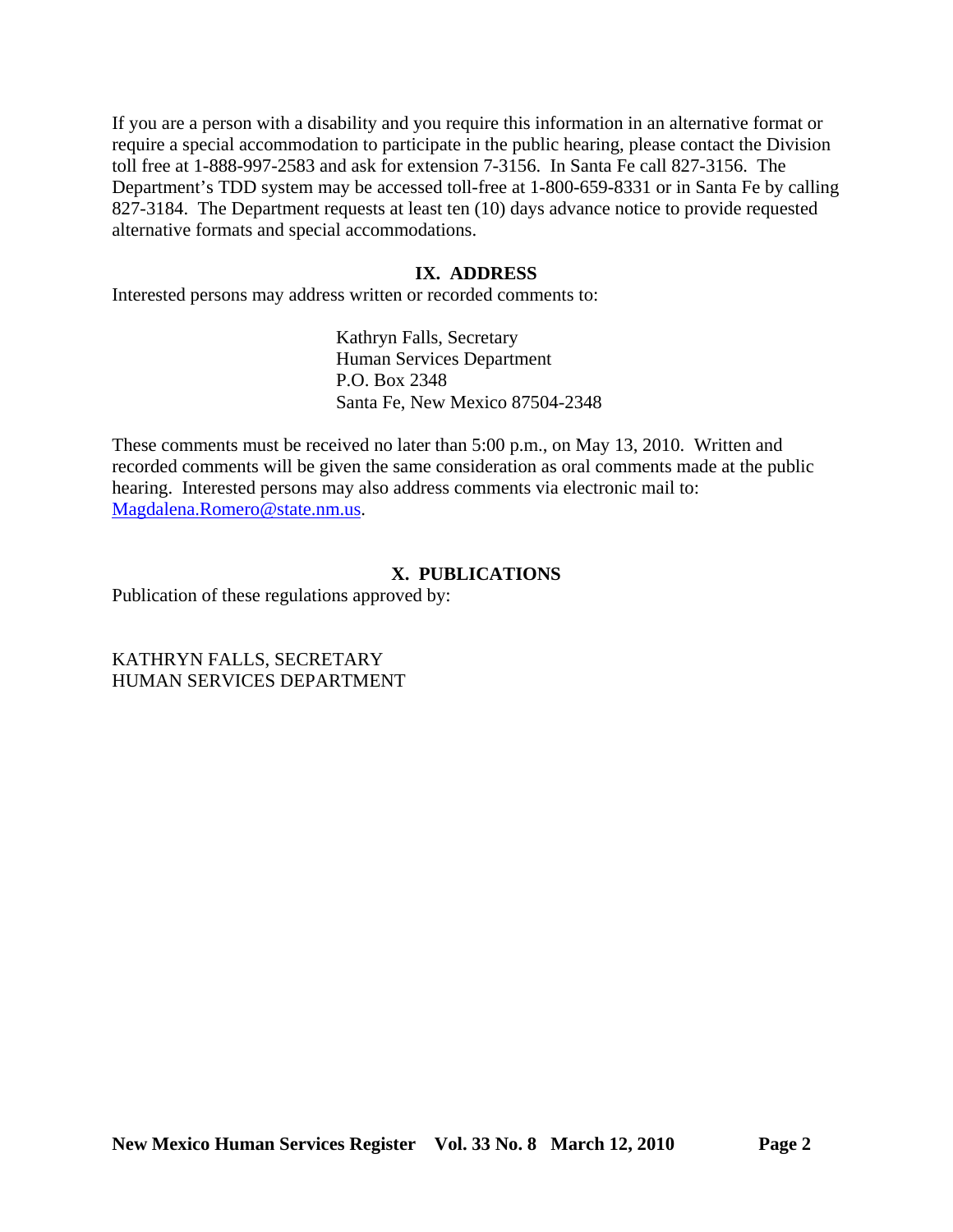#### **TITLE 8 SOCIAL SERVICES CHAPTER 307 LONG TERM CARE SERVICES-WAIVERS PART 18 COLTS 1915 (C) HOME AND COMMUNITY-BASED SERVICES WAIVER**

**8.307.18.1 ISSUING AGENCY:** New Mexico Human Services Department. [8.307.18.1 NMAC - N, 7-1-10]

**8.307.18.2 SCOPE:** The rule applies to the general public. [8.307.18.2 NMAC - N, 7-1-10]

**8.307.18.3 STATUTORY AUTHORITY:** The New Mexico medicaid program is administered pursuant to regulations promulgated by the federal department of health and human services under Title XIX of the Social Security Act, as amended and by the human services department pursuant to state statute. See NMSA 1978 27-2-12 et seq.

[8.307.18.3 NMAC - N, 7-1-10]

**8.307.18.4 DURATION:** Permanent. [8.307.18.4 NMAC - N, 7-1-10]

**8.307.18.5 EFFECTIVE DATE:** July 1, 2010, unless a later date is cited at the end of a section. [8.307.18.5 NMAC - N, 7-1-10]

**8.307.18.6 OBJECTIVE:** The objective of these regulations is to provide policies for the service portion of the New Mexico medicaid program. These policies describe eligible providers, covered services, non-covered services, utilization review, and provider reimbursement. [8.307.18.6 NMAC - N, 7-1-10]

**8.307.18.7 DEFINITIONS:** [RESERVED]

**8.307.18.8 MISSION STATEMENT:** To reduce the impact of poverty on people living in New Mexico and to assure low income and disabled individuals in New Mexico equal participation in the life of their communities. [8.307.18.8 NMAC - N, 7-1-10]

**8.307.18 .9 COLTS 1915 (C) HOME AND COMMUNITY-BASED SERVICES WAIVER:** To help New Mexicans who are disabled or elderly receive services in a cost-effective manner, the human services department, medical assistance division (HSD/MAD) has obtained a home and community-based services (HCBS) waiver. The CoLTS 1915 (c) waiver provides home and community-based services to eligible recipients who are disabled or elderly, as an alternative to institutionalization. These regulations describe CoLTS 1915 (c) waiver eligible recipients, eligible providers, covered waiver services, non-covered services, utilization review and provider reimbursement.

[8.307.18.9 NMAC - N, 7-1-10]

#### **8.307.18.10 ELIGIBLE PROVIDERS:**

 A. Eligible independent providers and provider agencies must be approved by the CoLTS 1915 (c) waiver state-operating agency, aging and long-term services department/elderly and disabilities services division (ALTSD/EDSD) or its designee, have a provider agreement with ALTSD/EDSD, and have an approved medicaid provider participation agreement with MAD.

 B. Individual service providers participate as employees or contractors of approved agencies, except as otherwise recognized by these regulations. Providers may subcontract only with individuals who are qualified and must follow the general contract provisions for subcontracting.

 C. Providers are required to follow state licensing regulations, as applicable. This includes, but is not limited to nurses, social workers, physical therapists (PTs), physical therapy assistants (PTAs), occupational therapists (OTs), certified occupational therapy assistants (COTAs), and speech language pathologists (SLPs). Refer to the New Mexico regulation and licensing department for information regarding applicable licenses.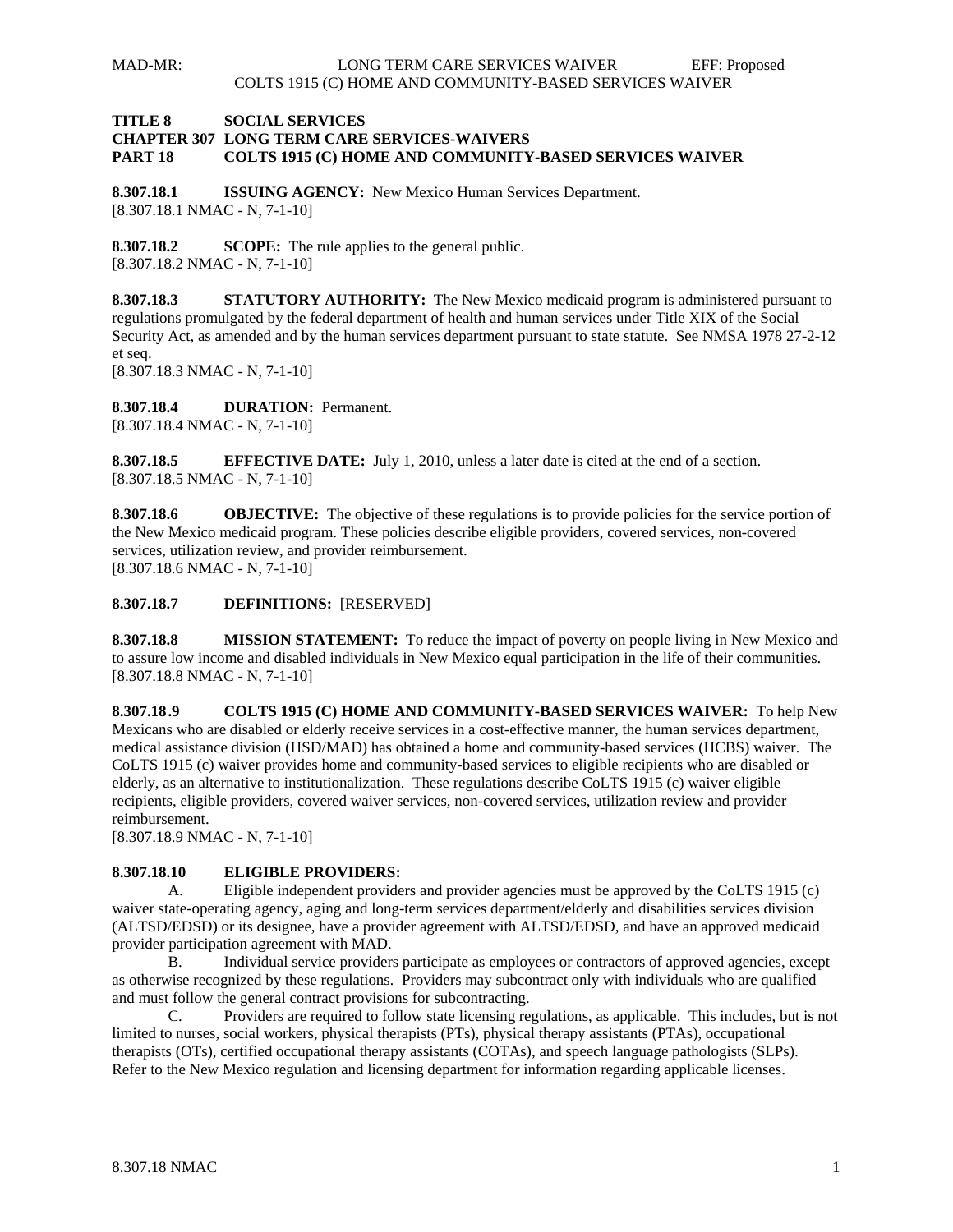D. Once enrolled, providers receive information including medicaid program policies, and other pertinent materials from MAD and ALTSD/EDSD. As MAD or ALTSD send new materials, providers are responsible for ensuring they receive, read and adhere to information contained in the materials.

# E. **Qualifications of service coordination providers:** Service coordinators must:

 (1) comply with all applicable federal and state waiver regulations and service standards regarding service coordination services; and

(2) ensure that each service coordinator has the following qualifications:

- (a) a current social work license as defined by the NM board of social work examiners; or
- (b) a current registered nursing license as defined by the NM board of nursing; or
- (c) a bachelor's degree in social work, counseling, nursing, special education, or closely related

field;

 (d) one year of supervised clinical experience with the disabled or elderly population; and (e) all other qualifications set forth in CoLTS 1915 (c) waiver service standards.

## F. **Qualifications of home health care providers:**

(1) Services may be provided by eligible agencies.

 (2) Agencies may be licensed by the department of health (DOH) as a home health agency pursuant to state law.

(3) Providers must:

 (a) comply with all applicable federal, and state waiver regulations and service standards regarding services;

 (b) provide supervision to each respite staff at least quarterly, depending on the amount of respite used; supervision must include an on-site observation of the services provided and a face-to-face interview of the individual being served;

 (c) comply with the Department of Health Act, NMSA 1978, Section 9-7-1, et. seq. and the Employee Abuse Registry Act, NMSA 1978, Sections 27-7A-1, et. seq.

 (4) Providers must have available and maintain a roster of trained and qualified employees for backup of regular scheduling and emergencies.

(5) Providers must ensure that each staff meets the following requirements:

 (a) completes a services training program that may include, but is not limited to, agency inservice training or continuing education classes; all training must be documented as required in ALTSD/EDSD CoLTS 1915 (c) waiver service standards; and the following:

(i) New staff must complete 10 hours of training prior to providing services.

 (ii) Following the first year of service provision, staff must complete a minimum of 10 hours of training annually.

 (iii) New staff must complete a written competency test that demonstrates the skill and knowledge required to provide services with a minimum passing score of 85 percent or better, prior to or within 30 days of providing services, and

 (iv) Staff assigned to new clients must receive instructions specific to the individual recipient prior to providing services to the recipient;

 (b) possesses a minimum of one year experience as an aide in a hospital, nursing facility or rehabilitation center; or two years experience in managing a home or family;

 (c) successfully passed nationwide criminal history screening pursuant to 7.1.9 NMAC and in accordance with the Caregivers Criminal History Screening Act, NMSA 1978, Section 29-17-1, et seq.;

documentation that the screen has been successfully passed must be maintained in the employee's personnel file; (d) a current tuberculin (TB) skin test or a chest x-ray upon initial employment by the provider as defined by the DOH; a copy of these results must be maintained in the employees personnel file;

 (e) a current cardiopulmonary resuscitation (CPR)/heart saver certification; a copy of this certification must be maintained in the employee's personnel file;

 (f) a current first aid certification; a copy of this certification must be maintained in the employee's personnel file;

 (g) a valid New Mexico driver's license and a motor vehicle insurance policy if the waiver recipient is to be transported by staff; copies of the driver's license and motor vehicle insurance policy must be maintained in the employee's personnel file; and

(h) other qualifications set forth in CoLTS 1915 (c) waiver service standards.

G. **Qualifications of private duty nursing providers:**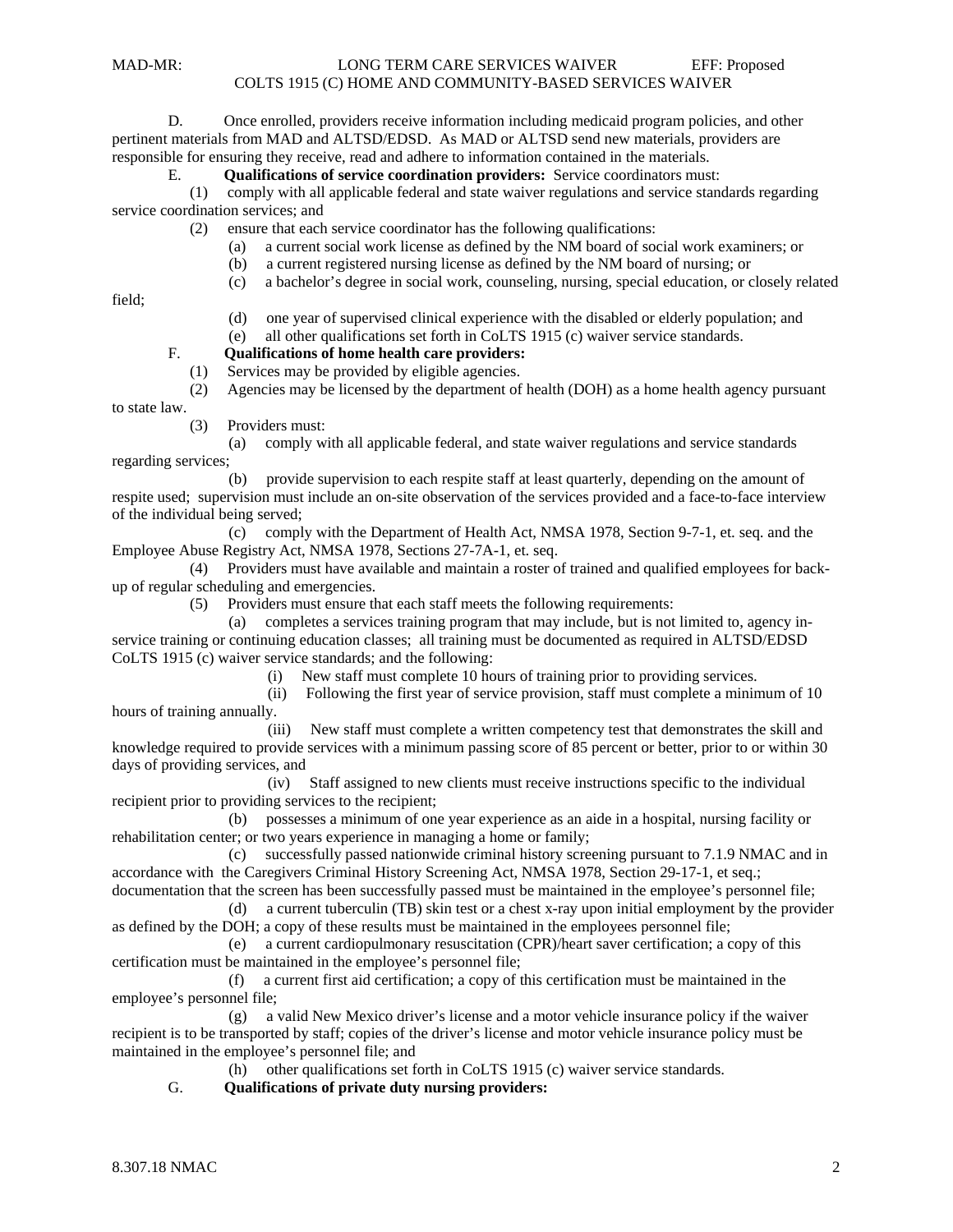(1) Private duty nursing services must be provided by a licensed home health agency, licensed or certified rural health clinic or federally qualified health center using only registered nurses (RNs), licensed practical nurses (LPNs) and vocational nurses, or by an independent provider that is an RN, LPN, or vocational nurse.

 (2) Private duty nursing agency providers must have a valid DOH home health agency license pursuant to state regulation, or valid licensed rural health clinic or federally qualified health center pursuant to 7.13.2 NMAC.

(3) Private duty nursing providers must:

 (a) comply with all applicable federal and state waiver regulations and service standards regarding private duty nursing services;

(b) ensure that each private duty nurse has a current state license;and

 (c) meet all other qualifications set forth in CoLTS 1915 (c) waiver service standards. H. **Qualifications of respite providers:** Respite services include non-nursing services or private

duty nursing services (by an RN or LPN).

 (1) Respite services may be provided by eligible home health/respite agencies or private duty nursing agencies.

 (2) Respite services may be provided by non-nursing staff or private duty nurses (either RNs or LPNs) based on the waiver recipient's needs.

 (3) Respite providers must meet all qualifications described above in Subsection F, *qualifications of respite providers.*

 (4) Private duty nursing respite providers must meet all qualifications described above in Subsection G, *qualifications of private duty nursing providers*.

 I. **Qualifications of skilled maintenance therapy provider agencies:** Skilled maintenance therapy includes PT for adults, OT for adults, and speech and language therapy (SLT) for adults.

 (1) Skilled maintenance therapy services may be provided by eligible skilled maintenance therapy agencies or independent therapists.

 (2) Physical, occupational and speech and language therapists, and physical therapy assistants (PTAs) must possess a therapy license in their respective field from the New Mexico regulation and licensing department. Certified occupational therapy assistants (COTAs) must possess an occupational therapy assistant certification from the New Mexico regulation and licensing department. Speech clinical fellows must possess a clinical fellow license from the New Mexico regulation and licensing department.

(3) Skilled maintenance therapy providers must:

 (a) comply with all applicable federal and state waiver regulations and service standards regarding therapy services;

 (b) ensure that all PTAs, COTAs and speech clinical fellows are evaluated by a licensed therapist supervisor licensed in the same field at least monthly in the setting where therapy services are provided. Bi-monthly supervision must be provided;

 (c) ensure all therapy services are provided under the order of the waiver recipient's primary care provider; the therapy provider will obtain the order; the original of this order must be maintained by the therapy provider in the recipient's therapy file and the therapy provider must give a copy of the order to the service coordinator; and

meet all other qualifications set forth in CoLTS 1915 (c) waiver service standards.

#### J. **Qualifications for assisted living service provider agencies:**

- (1) Assisted living services may be provided by an eligible assisted living facility agency.
- (2) Assisted living service provider agencies must be licensed as an adult residential care facility.
- (3) Assisted living facilities must:

(a) meet all the requirements and regulations set forth by DOH as an adult residential care

facility pursuant to 7.8.2 NMAC et seq.;

(b) provide a home-like environment; and

(c) comply with the provisions of Title II and III of the Americans with Disabilities Act (ADA)

- of 1990, (42 U.S.C. Section 12101, et seq.):
	- (4) Assisted living providers must:
		- (a) comply with all applicable federal and state and waiver regulations and service standards

regarding services;

(b) ensure that individuals providing direct services meet all requirements for service

provision;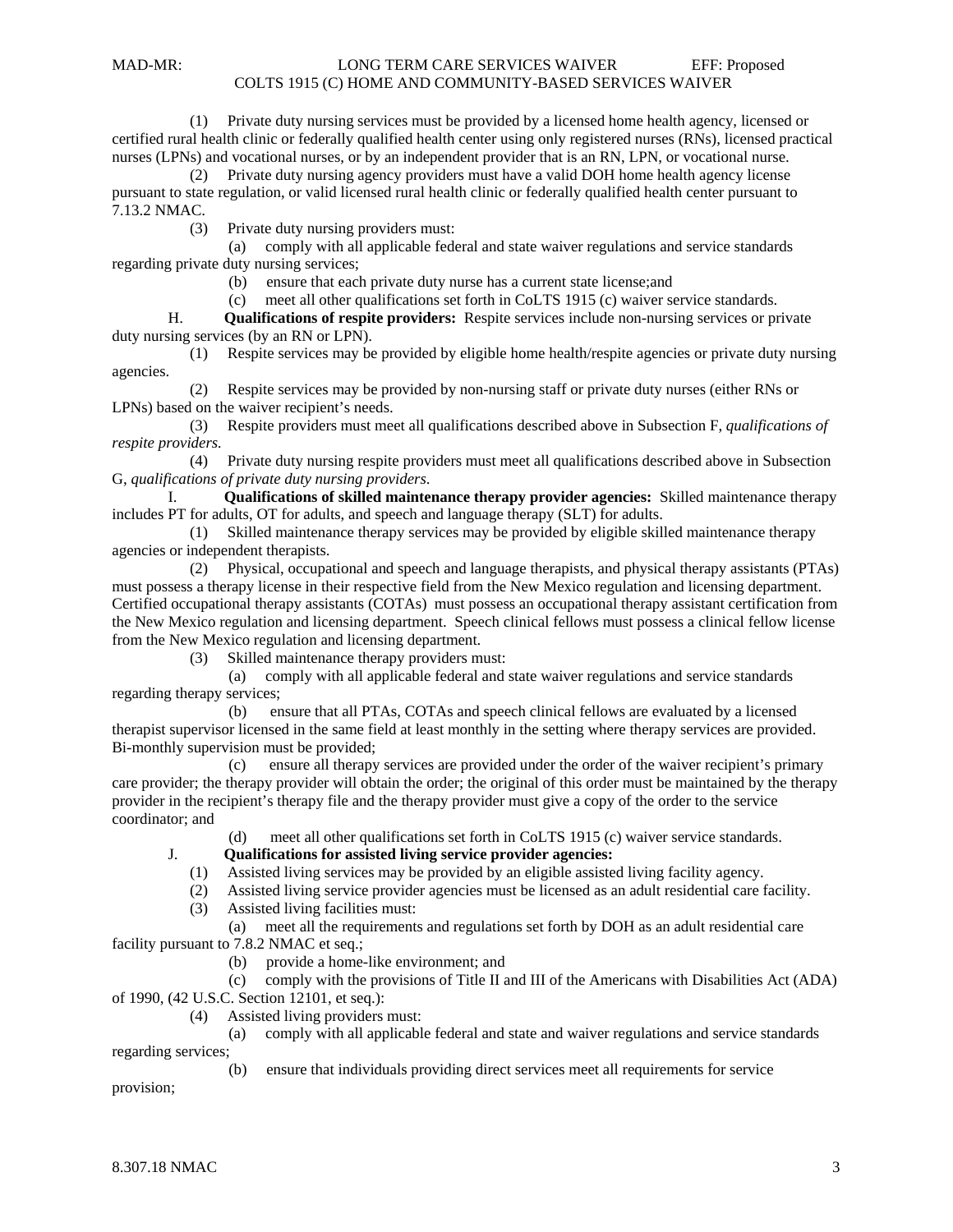agencies.

 (c) ensure that individuals providing private duty nursing and skilled therapy services meet all requirements for these services if provided; and

(d) meet all other qualifications set forth in CoLTS 1915 (c) waiver service standards.<br>K. **Qualifications of adult day health provider agencies:** 

#### K. **Qualifications of adult day health provider agencies:**

- (1) Adult day health services may be provided by eligible adult day health agencies.
- (2) Adult day health facilities must be licensed by DOH as an adult day care facility.

 (3) Adult day health facilities must meet all requirements and regulations set forth by DOH as an adult day care facility.

 (4) Adult day health care provider agencies must comply with the provisions of Title II and III of the Americans with Disabilities Act of 1990, (42 U.S.C. Section 12101, et seq.).

 (5) Adult day health care provider agencies must comply with all applicable city, county or state regulations governing transportation services.

 (6) Adult day health care provider agencies must meet all other qualifications set forth in CoLTS 1915 (c) waiver service standards.

#### L. **Qualifications for environmental modifications providers:**

(1) Environmental modification services may be provided by eligible environmental modification

 (2) Environmental modification providers must have valid New Mexico regulation and licensing department, construction industries division, GB-2 class construction license pursuant to the Construction Industries Licensing Act NMSA 1978, Section 60-13-1 et seq.

(3) Environmental modification providers must:

 (a) comply with all New Mexico state laws, rules, and regulations, including applicable building codes, and the laws and regulations of the Americans with Disability Act Accessibility Guidelines (ADAAG), the Uniform Federal Accessibility Standards (UFAS), and the New Mexico state building code;

- (b) provide at minimum a one-year warranty on all parts and labor; and
- (c) meet all other qualifications set forth in CoLTS 1915 (c) waiver service standards.

#### M. **Qualifications for emergency response providers:**

- (1) Emergency response services may be provided by eligible emergency response agencies.
- (2) Emergency response providers must comply with all laws, rules and regulations of the New

Mexico state public corporation commission for telecommunications and security systems, if applicable.

 (3) Emergency response providers must meet all other qualifications set forth in CoLTS 1915 (c) waiver service standards.

[8.307.18.10 NMAC - N, 7-1-10]

#### **8.307.18.11 PROVIDER RESPONSIBILITIES:**

 A. Providers who furnish services to medicaid recipients must comply with all medicaid provider participation requirements as outlined in 8.302.1 NMAC, *General Provider Policies*.

 B. Verify every month that each recipient is eligible for full medicaid coverage and CoLTS 1915 (c) waiver services prior to providing services pursuant to Subsection A of 8.302.1.11 NMAC, *General Provider Policies*; providers must document the date and method of eligibility verification (i.e. HSD/MAD contracted agency's automated voice response system (AVRS), or eligibility help desk); possession of a medicaid card does not guarantee a consumer's financial eligibility because the card itself does not include financial eligibility, dates or other limitations on the individual's financial eligibility; agencies that provide CoLTS 1915 (c) waiver services to individuals who are not medicaid or CoLTS 1915 (c) waiver eligible cannot bill medicaid for the services provided to the individual.

 C. Maintain records that are sufficient to fully disclose the extent and nature of the services provided to the individual as outlined in 8.302.1 NMAC, *General Provider Policies*.

 D. Comply with random and targeted audits conducted by the department or its audit agent that ensure providers are billing appropriately for services provided; the department or its designee will seek recoupment of funds from providers when audits show inappropriate billing for services.

 E. Comply with DOH incident reporting and investigation requirements for providers of community based services pursuant to 7.1.13 NMAC.

 F. Maintain a continuous quality management program with annual reports of the program implementation and outcomes. Reports must be submitted to ALTSD pursuant to CoLTS 1915 (c) waiver regulations herein.

[8.307.18.11 NMAC - N, 7-1-10]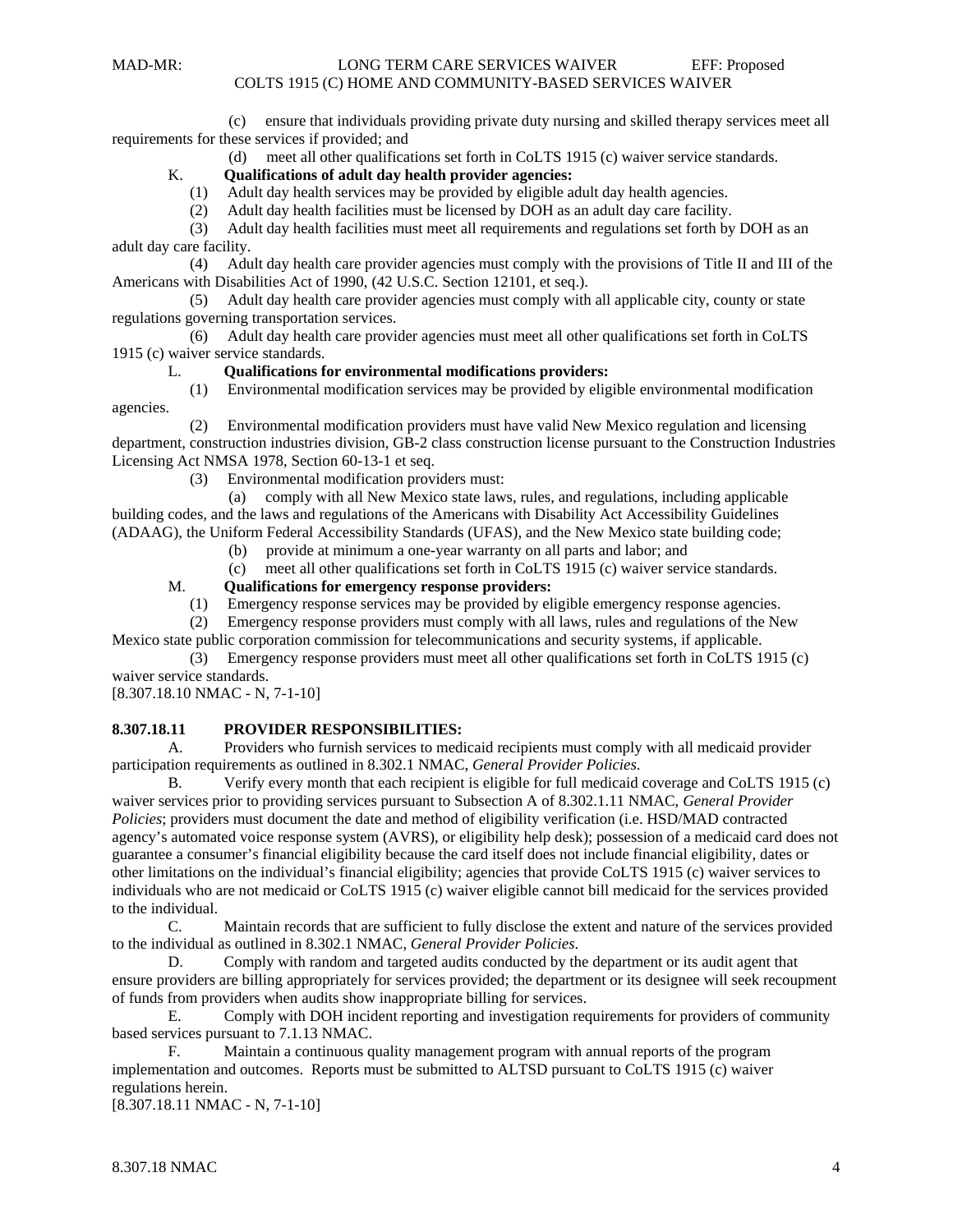#### **8.307.18.12 ELIGIBLE RECIPIENTS:**

 A. The program is limited to the number of federally authorized unduplicated recipient (UDR) positions and program funding.

 B. CoLTS 1915 (c) waiver services are limited to individuals who have received an allocation for CoLTS 1915 (c) waiver services and who meet institutional level of care criteria and institutional financial criteria as determined by HSD. Pursuant to 8.290.400.10 NMAC, *basis for defining the group*.

 C. In addition to meeting institutional criteria specified above, individuals must meet the following requirements to be eligible for CoLTS 1915 (c) waiver services:

 (1) persons who are elderly (age 65 or older), or persons aged birth to 64 with a disability (blind or disabled) as determined by the disability determination unit utilizing social security disability guidelines, who reside in the community; or

 (2) persons who are elderly (age 65 or older), or persons aged birth to 64 with a disability (blind or disabled as determined by the disability determination unit utilizing social security disability guidelines), who are institutionalized and want to return to community living or are at risk of institutionalization. [8.307.18.12 NMAC - N, 7-1-10]

**8.307.18.13 COVERED WAIVER SERVICES:** All CoLTS 1915 (c) waiver providers must comply with all applicable federal and state waiver regulations and service standards regarding the provision of covered waiver services. The CoLTS 1915 (c) waiver covers the following services for a specified and limited number of waiver recipients as a cost effective alternative to institutionalization in a nursing facility.

 A. **Private duty nursing services for adults:** Private duty nursing services include activities, procedures, and treatment for a physical condition, physical illness or chronic disability.

- (1) Services include the following:
	- (a) medication management, administration and teaching;
	- (b) aspiration precautions;
	- (c) feeding tube management;
	- (d) gastrostomy and jejunostomy;
	- (e) skin care and wound care;
	- (f) weight management;
	- (g) urinary catheter management and bowel and bladder care;
	- (h) health education;
	- (i) health screening;
	- (j) infection control and environmental management for safety;
	- (k) nutrition management;
	- (l) oxygen management;
	- (m) seizure management and precautions;
	- (n) anxiety reduction;
	- (o) staff supervision; and
	- (p) behavior and self-care assistance.

 (2) Private duty nursing services must be provided under the order and direction of the recipient's primary care provider, in accordance with the New Mexico Nursing Practice Act NMSA 1978, Section 61-3-1, et seq. and in conjunction with the interdisciplinary team and the service coordinator.

 (3) Private duty nursing services must be provided in accordance with all applicable federal and state program regulations and ALTSD/EDSD CoLTS 1915 (c) waiver service standards. Children receive this service through the medicaid early periodic screening, diagnosis and treatment (EPSDT) program.

 B. **Respite services:** Respite services are provided to participants unable to care for themselves and are furnished on a short-term basis because of the absence or need for relief of the unpaid primary caregiver normally providing the care.

 (1) Respite services may consist of non-nursing services or private duty nursing services, based on the recipient's needs.

 (2) Respite services may be provided in a participant's home, the respite provider's home, or the community.

 (3) Services include assistance with routine activities of daily living (e.g., bathing, toileting, preparing or assisting with meal preparation and eating), enhancing self-help skills, and providing opportunities for leisure, play and other recreational activities, and allowing community integration opportunities.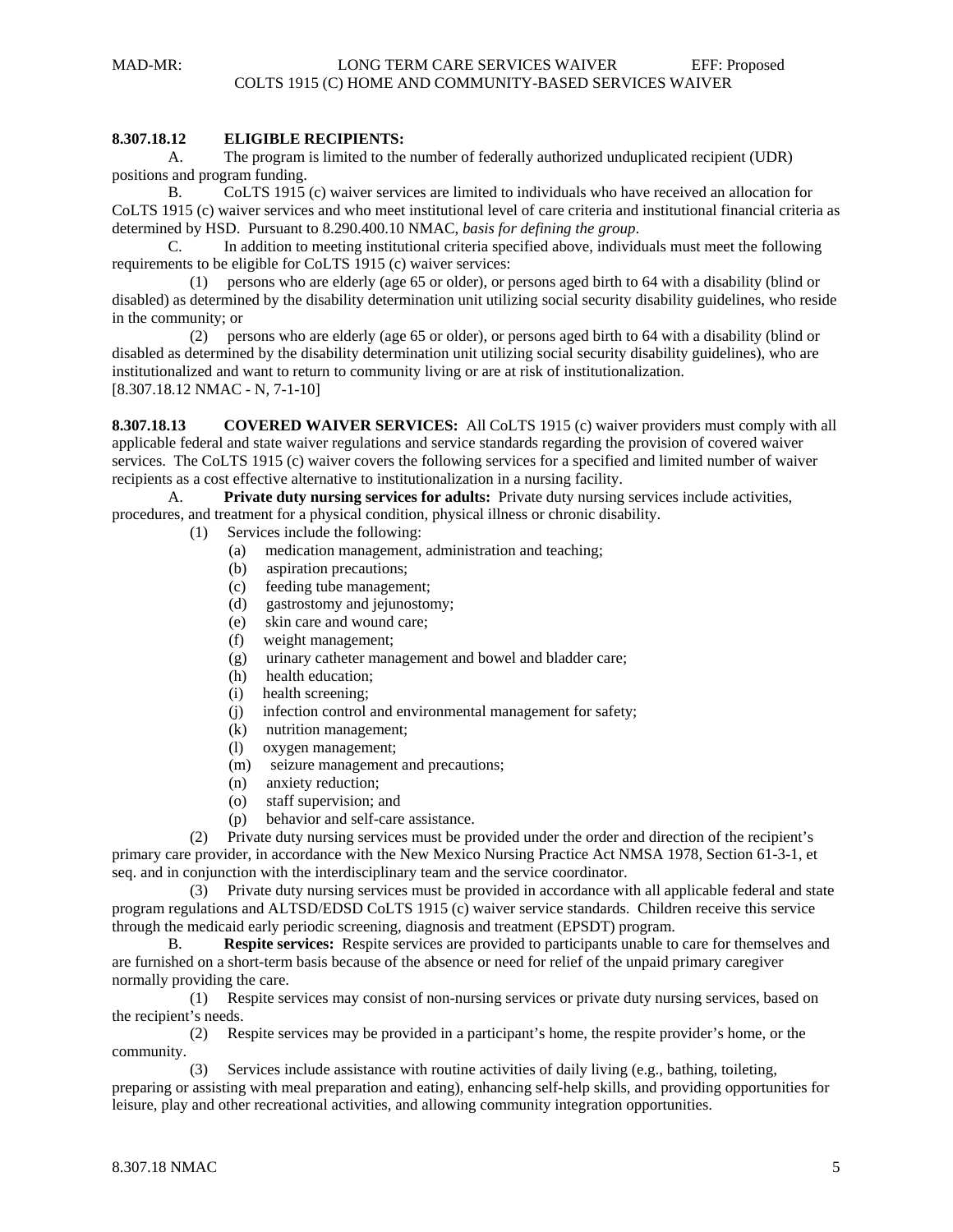(4) Respite services are limited to a maximum of 100 hours annually per ISP year.<br>C. Skilled therapy services for adults: Skilled maintenance therapy services for

**Skilled therapy services for adults:** Skilled maintenance therapy services for adults include

physical therapy (PT), occupational therapy ( OT) and speech and language therapy (SLT) services. Children receive this service through the medicaid EPSDT program.

 (1) PT promotes gross or fine motor skills, facilitates independent functioning or prevents progressive disabilities.

- (a) Specific services may include:
	- (i) professional assessment(s), evaluations and monitoring for therapeutic purposes;
	- (ii) PT treatment interventions;
	- (iii) training regarding PT activities;
	- (iv) use of equipment and technologies or any other aspect of the individual's PT

services;

- (v) designing, modifying or monitoring use of related environmental modifications;
- (vi) designing, modifying and monitoring use of related activities supportive to the ISP

goals and objectives; and

 (vii) consulting or collaborating with other service providers or family members, as directed by the participant.

 (b) PT services must be provided in accordance with all applicable federal and state waiver program regulations and ALTSD/EDSD CoLTS 1915 (c) waiver service standards.

 (2) OT promotes fine motor skills, coordination, sensory integration, facilitates the use of adaptive equipment or other assistive technology, facilitates independent functioning, and prevents progressive disabilities.

- (a) Specific services may include:
	- (i) teaching daily living skills;
	- (ii) developing perceptual motor skills and sensory integrative functioning;
	- (iii) designing, fabricating or modifying assistive technology or adaptive devices;
	- (iv) providing assistive technology services;
	- (v) designing, fabricating or applying selected orthotic or prosthetic devices or selecting

adaptive equipment;

- (vi) using specifically designed crafts and exercise to enhance function;
- (vii) training regarding OT activities; and
- (viii) consulting or collaborating with other service providers or family members, as directed by the participant.

 (b) OT services must be provided in accordance with all applicable federal , state and waiver program regulations, policies and procedures, and ALTSD/EDSD CoLTS (c) waiver service standards.

 (3) SLT preserves abilities for independent function in communication, facilitates oral motor and swallowing function, facilitates use of assistive technology, and prevents progressive disabilities.

- (a) Specific services may include:
	- (i) identifying communicative or oropharyngeal disorders and delays in the development

of communication skills;

(ii) preventing communicative or oropharyngeal disorders and delays in the development

of communication skills;

- (iii) developing eating or swallowing plans and monitoring their effectiveness;
- (iv) using specifically designed equipment, tools, and exercises to enhance function;
- (v) designing, fabricating or modifying assistive technology or adaptive devices;
- (vi) providing assistive technology services;
- (vii) adapting the participant's environment to meet his needs;
- (viii) training regarding SLT activities; and

 (ix) consulting or collaborating with other service providers or family members, as directed by the participant.

 (b) SLT services must be provided in accordance with all applicable federal and state waiver program regulations and ALTSD/EDSD CoLTS 1915 (c) waiver service standards.

 D. **Assisted living services:** Assisted living is a residential service that includes homemaker services, companion services, medication management (to the extent required under state law; medication oversight as required by state law), 24-hour on-site response capability to meet scheduled or unpredictable participant needs, and to provide supervision, safety and security. Services also include social and recreational programming.

(1) Coverage does not include 24-hour skilled care or supervision.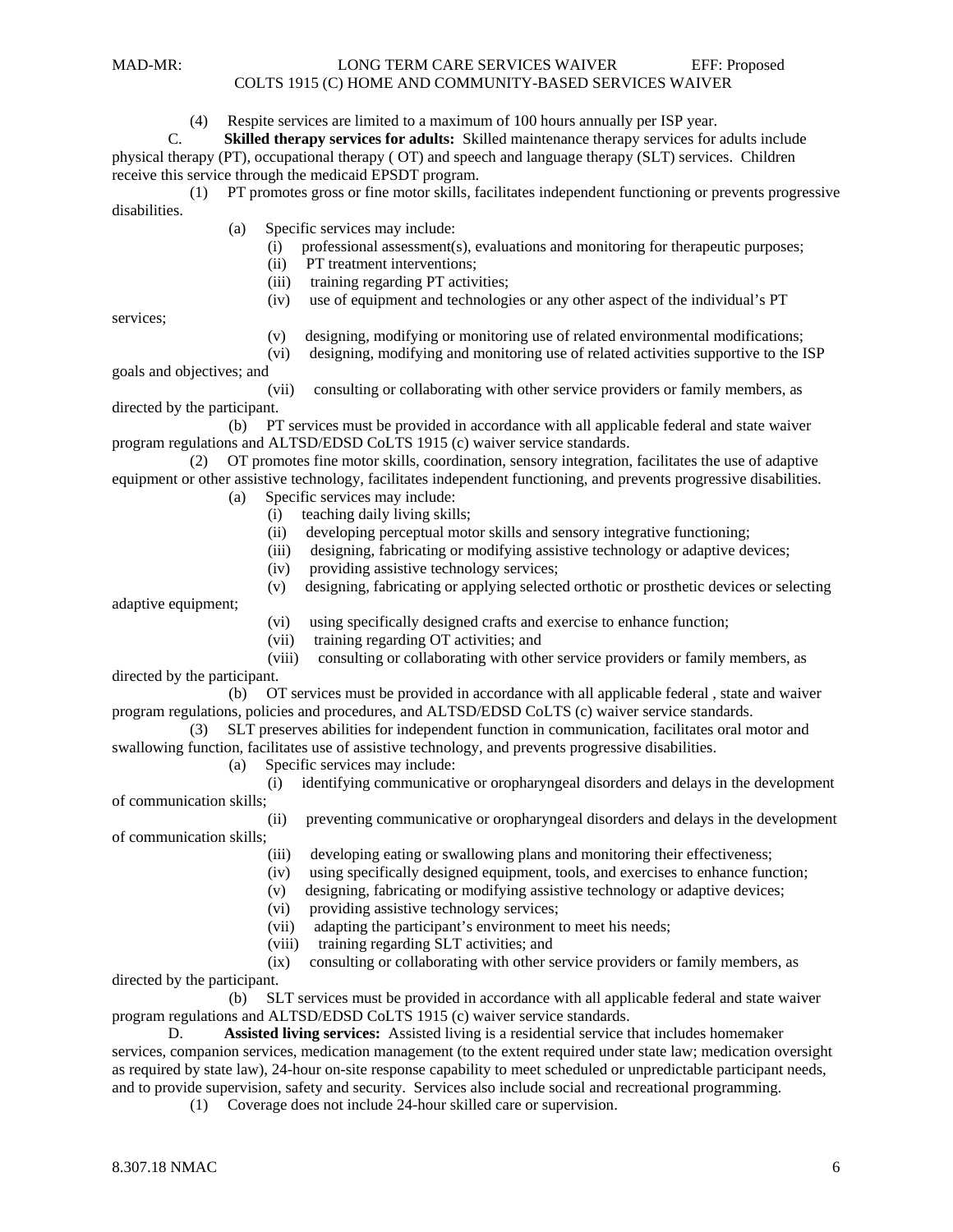(2) Rates for room and board are excluded from the cost of services and are either billed separately by the provider or an itemized statement is developed that separates the costs of waiver services from the costs of room and board.

 (3) Nursing and skilled therapy services are incidental, rather than integral to the provision of assisted living services. Nursing and skilled therapy services may be provided by third parties and must be coordinated with the assisted living provider.

 (4) Assisted living providers must enter into an agreement with the recipient that details all aspects of care to be provided including identified risk factors. The original agreement must be maintained in the recipient's file and a copy must be provided by the assisted living provider to the service coordinator.

 (5) Assisted living services must be provided as set forth by DOH as adult residential care facilities, pursuant to 7.8.2 NMAC and all other applicable federal and state waiver program regulations and ALTSD/EDSD CoLTS 1915 (c) waiver service standards.

 F. **Adult day health services:** Adult day health services offer health and social services to assist participants to achieve optimal functioning and activates, motivates and rehabilitates the participant in all aspects of their physical and emotional well-being, based on the recipient's individual needs.

(1) Services include:

(a) a variety of activities for recipients that promote personal growth and enhance the

recipient's self-esteem by providing opportunities to learn new skills and adaptive behaviors, improve capacity for independent functioning, or provide for group interaction in social and instructional programs and therapeutic activities; all activities must be supervised by program staff;

 (b) supervision of self-administered medication as determined by the New Mexico Nursing Practice Act NMSA 1978, Section 61-3-1, et seq.;

- (c) involvement in the greater community;
- (d) transportation to and from the adult day health program; and
- (e) meals that do not constitute a "full nutritional regime" of three meals per day.

 (2) Services are generally provided for two or more hours per day on a regularly scheduled basis, for one or more days per week, by a licensed adult day-care, community-based facility.

(3) The provider must assure safe and health conditions for activities inside or outside the facility.

 (4) Adult day health services include nursing services and skilled maintenance therapies (physical, occupational and speech) that must be provided in a private setting at the facility. The nursing and skilled maintenance therapies do not have to be directly provided by the facility. If directly provided, the facility must meet all program requirements for the provision of these services.

 (5) Adult day health services must be provided as set forth by DOH as an adult day health facility, pursuant to 7.13.2 NMAC and all other applicable federal and state waiver program regulations and ALTSD/EDSD CoLTS 1915 (c) waiver service standards.

 F. **Environmental modification services:** Environmental modifications services include the purchase and installation of equipment and making physical adaptations to an individual's residence that are necessary to ensure the health, welfare and safety of the individual or enhance the individual's level of independence.

(1) Adaptations include the following:

(a) installation of ramps and grab-bars;

(b) widening of doorways or hallways;

(c) installation of specialized electric and plumbing systems to accommodate medical

equipment and supplies;

(d) purchase or installation of lifts or elevators;

 (e) modification of bathroom facilities (roll-in showers, sink, bathtub, and toilet modifications, water faucet controls, floor urinals and bidet adaptations and plumbing);

(f) turnaround space adaptations;

(g) specialized accessibility, safety adaptations or additions;

(h) installation of trapeze and mobility tracks for home ceilings;

(i) purchase or installation of automatic door openers or doorbells, voice-activated, light-

activated, motion-activated and electronic devices;

- (j) fire safety adaptations;
- (k) purchase or installation of modified switches, outlets or environmental controls for home

devices;

(l) purchase or installation of alarm and alert systems or signaling devices;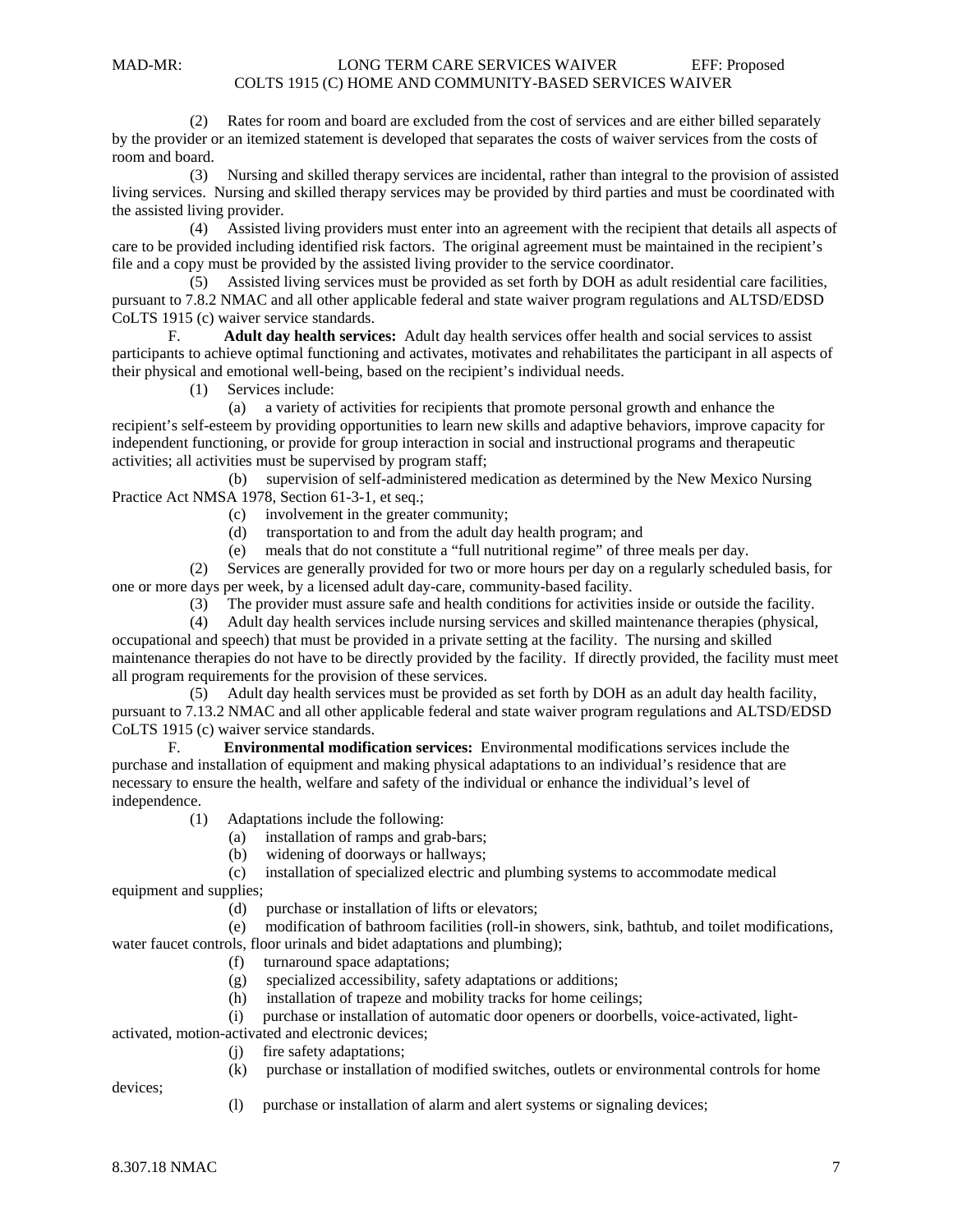- (m) air filtering devices;
- (n) heating/cooling adaptations; and
- (o) glass substitute for windows and doors.

 (2) Service coordinators must consider alternative methods of meeting the individual's needs prior to listing environmental modifications on the ISP.

(3) Environmental modifications have a limit of \$5,000 every five years.

 (4) The environmental modification provider must ensure proper design criteria is addressed in planning and design of the adaptation, provide or secure licensed contractor(s) or approved vendor(s) to provide construction or remodeling services, provide administrative and technical oversight of construction projects, provide consultation to family members, waiver providers and contractors concerning environmental modification projects to the individual's residence, and inspect the final environmental modification project to ensure that the adaptations meet the approved plan submitted for environmental adaptation.

 (5) The environmental modification provider must submit the following information and documentation to the MCO as required by ALTSD/EDSD CoLTS 1915 (c) waiver service standards,

- (a) an environmental modification evaluation;
- (b) a service cost estimate including equipment, materials, supplies, labor, travel, per diem;
- (c) a letter of acceptance of service cost estimate signed by the recipient;
- (d) a letter of permission from owner of property;
- (e) a construction letter of understanding;
- (f) photographs of the proposed modification; and
- (g) documentation demonstrating compliance with the American with Disabilities Act

Accessibility Guidelines (ADAAG), the uniform federal accessibility standards (UFAS), and the New Mexico state building code.

 (6) After the completion of work, the environmental modification provider must submit the following to the MCO:

- (a) a letter of approval of work completed, signed by the recipient; and
- (b) photographs of the completed modifications.

 (7) Environmental modification services must be managed by professional staff available to provide technical assistance and oversight for environmental modification projects.

 (8) Environmental modification services shall be provided in accordance with all applicable federal and state waiver program regulations including applicable federal, state and local building codes, and ALTSD/EDSD CoLTS 1915 (c) waiver service standards.

 G.. **Emergency response services:** Emergency response services provide an electronic device that enables a participant to secure help in an emergency. The participant may also wear a portable "help" button to allow for mobility. The system is connected to the participant's phone and programmed to signal a response center when a "help" button is activated. The response center reacts to the signal to ensure the recipient's health and safety.

- (1) Emergency response services include:
	- (a) testing and maintaining equipment;
	- (b) training participants, caregivers and first responders on use of the equipment;
	- (c) 24 hour monitoring for alarms;

(d) checking systems monthly or more frequently, if warranted by electrical outages, severe

weather, etc.; and

- (e) reporting participant emergencies and changes in the participant's condition that may affect service delivery.
	- (2) The response center must be staffed by trained professionals.

 (3) Emergency response service categories consist of emergency response and emergency response high need.

 (4) Emergency response providers shall provide the recipient with information regarding services rendered, limits of services and information regarding agency service contracts.

 (5) Emergency response providers must report recipient emergencies and changes in the recipient's condition that may affect service delivery to the MCO within 24 hours.

 (6) Emergency response providers must complete quarterly reports for each recipient served. The original report must be maintained in the recipient's file and a copy must be submitted by the emergency response provider to the MCO.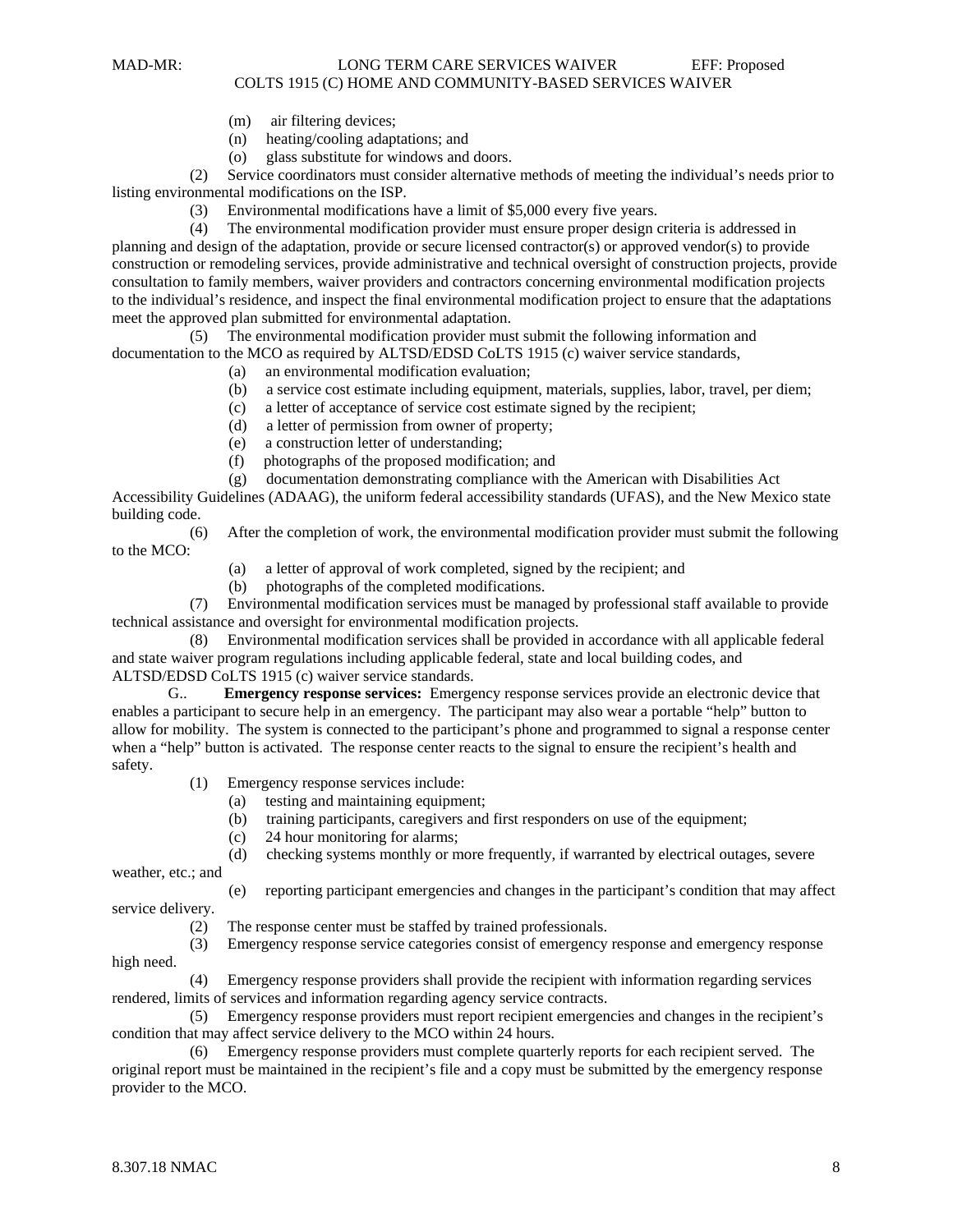(7) Emergency response services shall be provided in accordance with all applicable federal and state waiver program regulations and ALTSD/EDSD CoLTS 1915 (c) waiver service standards.

H. **Service coordination**: Service coordination operates independently within the CoLTS MCO/SE using recognized professional standards adopted by the CoLTS MCO/SE and approved by the state, based on the service coordinator's independent judgment to support the needs of the member and is structurally linked to the other CoLTS MCO/SE systems, such as quality assurance, member services and grievances. Clinical and other decisions shall be based on medical necessity and not on fiscal considerations.

Service coordination activities include **s**pecialized service management that is performed by a service coordinator, in collaboration with the member or the member's family or representatives as appropriate, which is person-centered, and includes, but is not limited to:

 (1) identification of the member's needs, including physical health services, mental health services, social services, and long-term support services; and development of the member's ISP or treatment plan to address those needs;

(2) assistance to ensure timely and coordinated access to an array of providers and services;

(3) attention to addressing unique needs of members; and

(4) coordination with other services delivered in addition to those noted in the ISP, as necessary and

appropriate.

## I. **Community transition goods and services:**

 (1) Community transition goods and services are non-recurring set-up expenses for individuals who are transitioning from an institutional or another provider-operated living arrangement (excluding assisted living facilities) to a living arrangement in a private residence where the person is directly responsible for his or her own living expenses. Allowable expenses are those necessary to enable a person to establish a basic household that do not constitute room and board and may include:

(a) security deposits that are required to obtain a lease on an apartment or home;

(b) essential household furnishings required to occupy and use a community domicile,

including furniture, window coverings, food preparation items, and bed/bath linens;

 (c) set-up fees or deposits for utility or service access, including telephone, electricity, heating and water;

 (d) services necessary for the individual's health and safety such as pest eradication and onetime cleaning prior to occupancy;

(e) moving expenses;

(f) necessary home environmental modifications provided no more than 180 days prior to

transition;

 (g) specialized medical equipment and supplies not otherwise covered by medicaid and purchased within 60 days of the scheduled transition;

 (h) assistive technology and durable medical equipment not otherwise covered by medicaid purchased within 60 days of the scheduled transition;

 (i) nutrition support services such as short-term nutritional counseling and education in food preparation skills;

- (j) non-medical transportation;
- (k) non-medical transportation supports such as vehicle modification;
- (l) family services to support or educate the informal support network; and
- (m) the purchase and maintenance of service animals.

(2) Community transition goods and services are furnished only to the extent that the goods or

services:

- (a) are reasonable and necessary as determined through the service plan development process;
- (b) are clearly identified in the service plan;
- (c) cannot be obtained from other sources;
- (d) are not prohibited by federal and state statutes and regulations; and
- (e) are not experimental in nature; and the person is unable to meet such expense.

 (3) Community transition goods and services do not include monthly rental or mortgage expense, food, regular utility charges, or household appliances or items that are intended for purely diversional/recreational purposes.

 (4) Community transition goods and services are limited to \$3,500.00 per person every five years. In order to be eligible for this service, the person must have a nursing facility stay at least 30 days prior to transition to the community.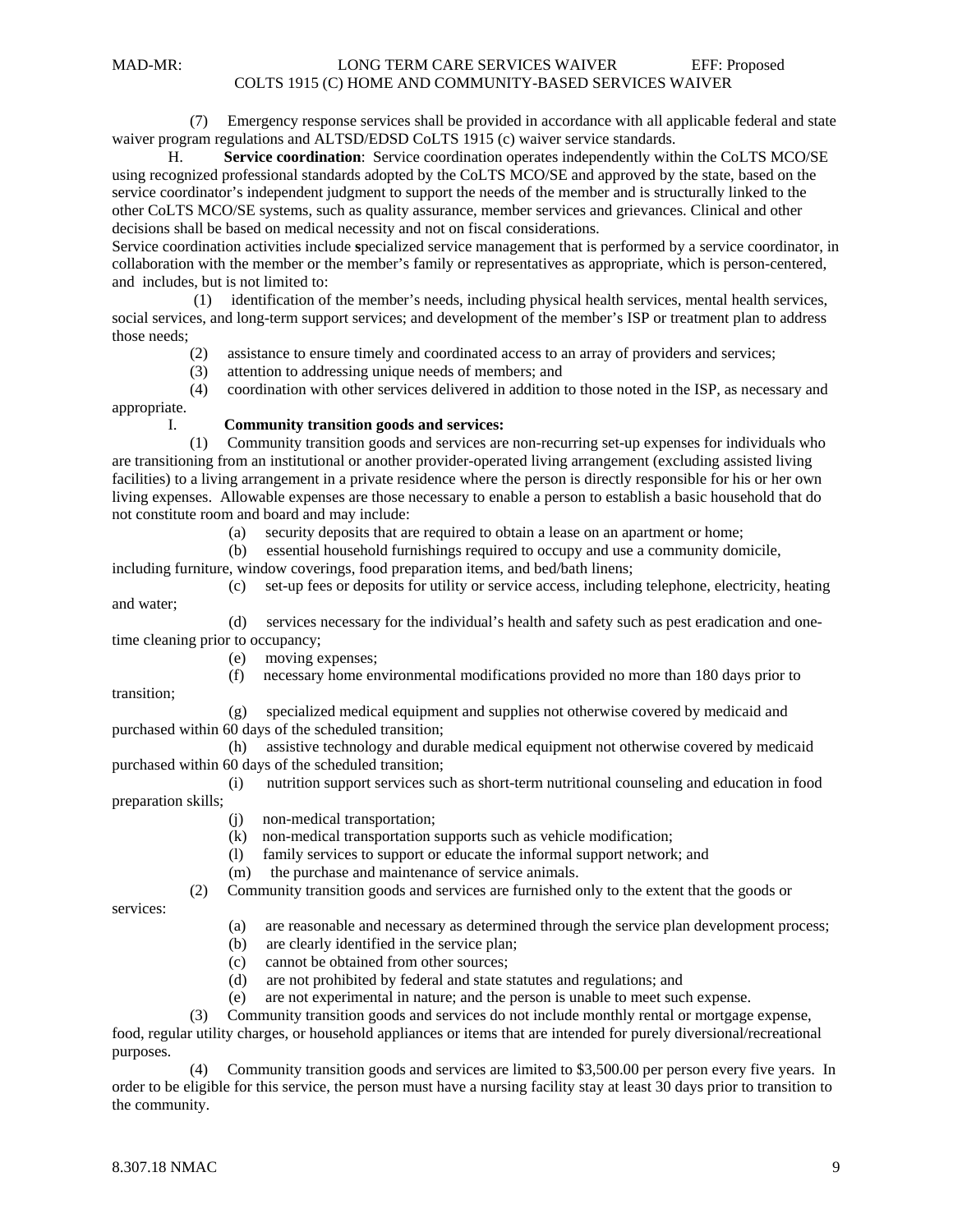J. C**ommunity relocation specialist services:** Community transition relocation specialist services are specialized services, provided while the person is in the nursing facility and during the first 60 days of transition to the community, to assess the person's needs, complete a service plan, assist the person to arrange for and procure needed resources for the move from the nursing facility to the community, and monitor transition service delivery, provided the service is provided no more than 60 days for waiver participant's who have been institutionalized for more than six months, or 14 days for those who have been in the institution for less than six months.

 (1) The relocation specialist educates the consumer/participant about home and community-based service options, the transition process, and other relevant issues. The relocation specialist works with the consumer/participant, the consumer/participant's support network when applicable and the consumer/participant's CoLTS MCO service coordinator to develop a person-centered, community-based transition plan as part of the consumer/participant's individual service plan (ISP) that includes a detailed transition plan and budget.

 (2) The relocation specialist works with each allocated consumer/participant while in the nursing facility to ensure that services, goods, and supports needed prior to the individual moving to the community are in place, and ensures that consumer/participants have the opportunity to educate their caregivers. The CoLTS MCO service coordinator is the single provider responsible for developing a comprehensive service plan for the individual when they are living in the community, its implementation and conducting service monitoring activities.

 (3) Services are limited to 10 hours (or \$500) per transition per person. In order to be eligible for this service, the person must have a nursing facility stay of at least 30 days prior to transition to the community. Services are also limited to no more than 180 days prior to transition to the community and no more than 60 days following transition to the community.

[8.307.18.13 NMAC - N, 7-1-10]

**8.307.18.14 NON-COVERED SERVICES:** Only the services listed as covered waiver services in these regulations are provided under the CoLTS 1915 (c) waiver program. CoLTS 1915 (c) waiver eligible recipients qualify for full state plan medicaid benefits. Additional services may be accessed through medicaid state plan services. See 8.301.3 NMAC, *General Noncovered Services* for an overview of non-covered services. Medicaid does not cover room and board as waiver service or ancillary services. [8.307.18.14 NMAC - N, 7-1-10]

**8.307.18.15 INDIVIDUALIZED SERVICE PLAN (ISP):** An ISP must be developed by an interdisciplinary team of professionals in collaboration with the recipient and others involved in the recipient's care. The ISP must be in accordance with the ALTSD/EDSD CoLTS 1915 (c) waiver service standards.

A. The interdisciplinary team must review the ISP at least every six months or more often if indicated.

B. The individualized services plan must contain the following information:

- (1) statement of the nature of the specific problem and the specific needs of the recipient;
- (2) description of the functional level of the recipient;
- (3) statement of the least restrictive conditions necessary to achieve the purposes of treatment;

 (4) description of intermediate and long-range goals, with a projected timetable for their attainment and the duration and scope of services;

 (5) statement and rationale of the ISP for achieving these intermediate and long-range goals, including provision for review and modification of the plan; and

 (6) specification of responsibilities for areas of care, description of needs, and orders for medications, treatments, restorative and rehabilitative services, activities, therapies, social services, diet, and special procedures recommended for the health and safety of the recipient.

[8.307.18.15 NMAC - N, 7-1-10]

**8.307.18.16 PRIOR AUTHORIZATION AND UTILIZATION REVIEW:** All medicaid services are subject to utilization review for medical necessity and program compliance. Reviews by MAD or its designee may be performed before services are furnished, after services are furnished, before payment is made, or after payment is made. See 8.302.5 NMAC, *Prior Authorization and Utilization Review*. Once enrolled, CoLTS 1915 (c) waiver providers receive instructions and documentation forms necessary for prior approval and claims processing.

 A. **Prior authorization:** To be eligible for CoLTS 1915 (c) waiver services, recipients must meet the level of care (LOC) requirements for services provided in a nursing facility (NF). LOC determinations are made by MAD or its designee. The ISP must specify the type, amount and duration of services. All services specified in